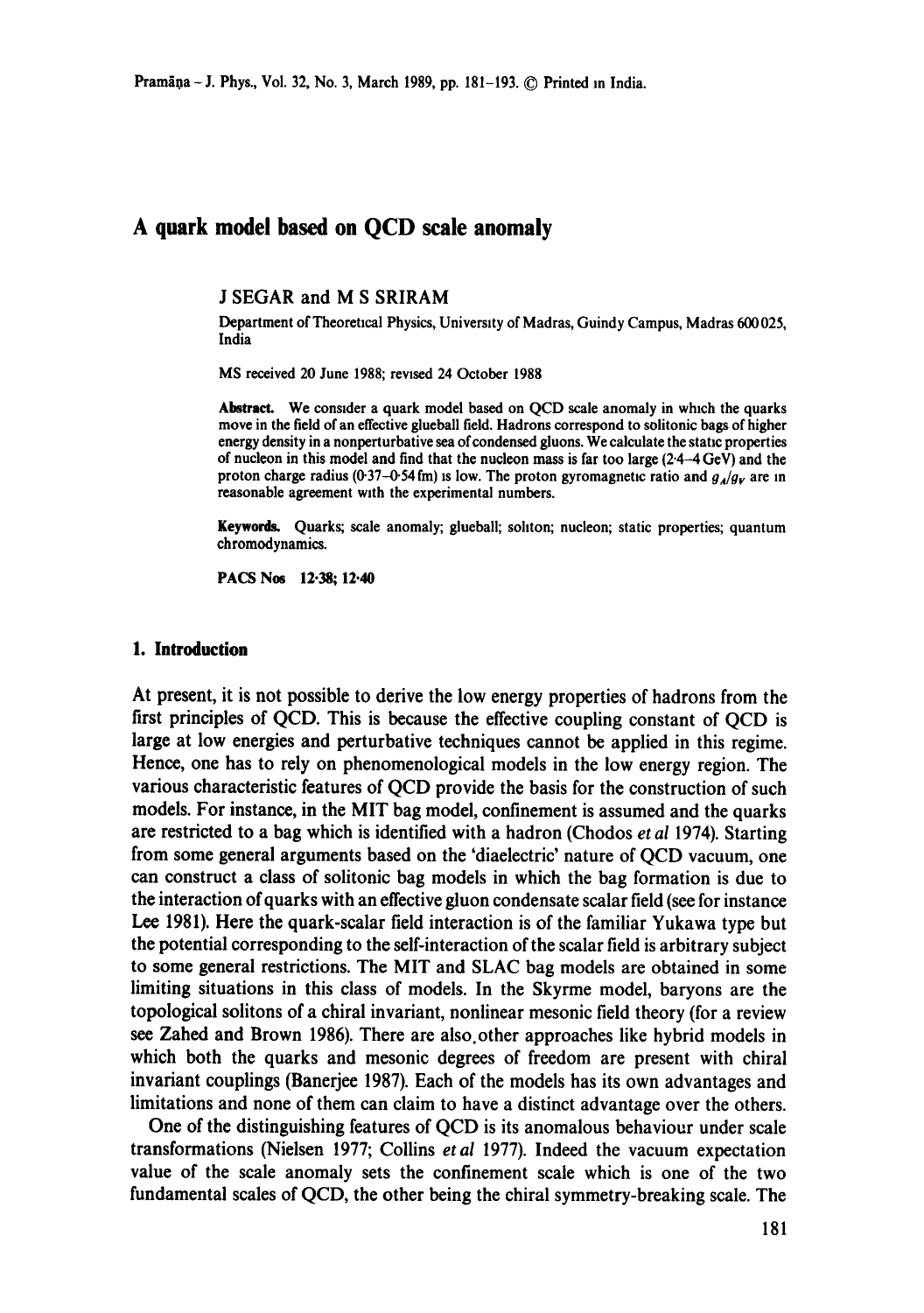QCD scale anomaly can be incorporated in an effective Lagrangian framework througll a 'glueball' field (Schechter 1980; Solomone *etal* 1981). It has been shown that a bag can be automatically formed in the Skyrme model modified to possess the correct QCD scaling behaviour (Gomm *et al* 1986; Jain *etal* 1987). In this paper we chose to work with a quark model based on the scale anomaly. The model is economical in the sense that we have only the quark and glueball degrees of freedom with the simplest possible interactions. Using suitable approximations, we find that there are nontopological solitonic solutions in this model, which we identify with hadrons. In other words, hadrons are bubbles of higher energy density in a nonperturbative sea of condensed gluons. Our model is similar in spirit to the solitonic bag models mentioned earlier but the potential corresponding to the scalar self-interactions is completely fixed by the scale anomaly. For reasonable ranges of values for the glueball mass and coupling constant associated with the quark-glueball interactions which are the only free parameters in this model, we find that the nucleon mass comes out too large (2.4-4 GeV) and the proton charge radius (0.37-0.54 fm) is smaller than the experimental value ( $\approx 0.8$  fm). However the dimensionless parameters fare better,  $g_A/g_V$ is in the range  $(1 \cdot 1 - 1 \cdot 26)$  compared with the experimental value of 1.23 and the proton gyromagnetic ratio  $\mu_p$  is (1.97–3.05), the measured value being 2.79. This is to be compared with the results of the modified Skyrme model where the electric and magnetic charge radii are predicted to be within  $10-15\%$  of the experimentally measured quantities after fitting the N and  $\Delta$  masses (at the cost of pushing down the value of  $F_{\tau}$ ) and  $g_{A}/g_{V}$  is very low ( $\approx 0.60$ ).

The paper is planned as follows: in  $\S2$  we set up the effective Lagrangian and the equations of motion. We give details of the approximation scheme we employ to obtain the soliton energy in §3 and discuss the soliton solutions in §4. In §5, we calculate the static properties of the nucleon in this model and present the numerical results. We make a few concluding remarks in the end.

### **2. A quark-gluebali interaction model**

In QCD with massless quarks the divergence of the scale current or dilation current  $J_{\mu}^{D}$  is zero from naive calculations. A more careful calculation yields the scale anomaly equation (Nielson 1977; Collins *et al* 1977):

$$
\partial_{\mu}J^{\mu}D = \theta_{\mu}^{\mu} = \frac{\beta(g)}{g} \operatorname{Tr} \left( F_{\mu\nu} F^{\mu\nu} \right) \equiv H. \tag{1}
$$

Here  $\theta_u^{\mu}$  is the trace of the energy momentum tensor. From QCD sum rules (Shifman *et al* 1979)

$$
\langle \partial_{\mu} J^{\mu} D \rangle \simeq (0.34 \,\text{GeV})^4. \tag{2}
$$

First, let us consider a simple effective Lagrangian for QCD without matter fields. We assume that the degrees of freedom reduce to that of the single order parameter field H defined in (1). Then it can be shown (Schechter 1980; Solomone *etal* 1981) that the unique Lagrangian (up to two derivatives) which satisfies the scale anomaly equation is:

$$
\mathcal{L}_H = \frac{1}{32} b^2 H^{-3/2} (\partial_\mu H)^2 - \frac{1}{4} H \ln(H/\Lambda^4), \tag{3}
$$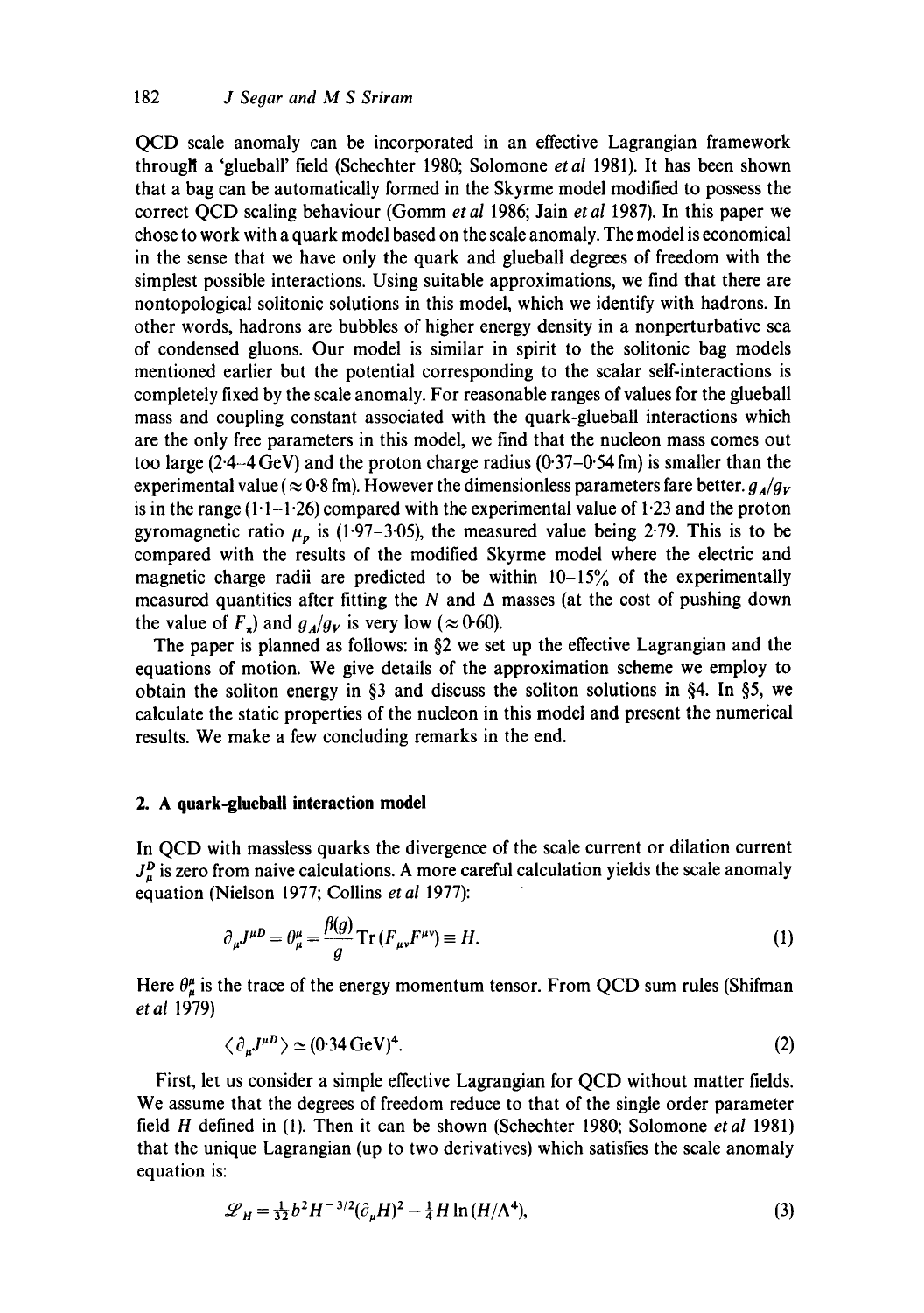where b is a dimensionless parameter and  $\Lambda$  is the needed scale for OCD. The potential term in (3) has a minimum at:

$$
\langle H \rangle = \Lambda^4 / e \simeq (0.34 \,\text{GeV})^4 \tag{4}
$$

This yields a negative vacuum energy density,  $-\Lambda^4/4e$ .

It is convenient to introduce a glueball field  $\gamma$  defined by

$$
H = \chi^4 \tag{5}
$$

The vacuum value of  $\chi$  is

$$
\langle \chi \rangle \equiv \chi_{\text{vac}} = \Lambda e^{-1/4} \simeq 0.34 \,\text{GeV} \tag{6}
$$

and the mass of the glueball quantum is seen to be

$$
m_{\chi} = (2 \langle \chi \rangle)/b \simeq (0.68 \,\text{GeV})/b. \tag{7}
$$

The experimental situation regarding the glueball states is quite confusing and we leave b as a parameter. Note that  $b = 0.5$  if the  $O<sup>++</sup>$  glueball state is around 1.4 GeV.

Now we introduce the quark fields which are coupled to the glueball field. As long as we are considering light quarks, they do not contribute to scale anomaly. Subtracting the vacuum value of the potential, our Lagrangian is

$$
\mathcal{L} = i \sum_{i} \bar{\psi}_{i} \gamma^{\mu} \partial_{\mu} \psi_{i} - f \sum_{i} \bar{\psi}_{i} \psi_{i} \chi + \frac{1}{2} b^{2} (\partial_{\mu} \chi)^{2} - \chi^{4} \ln(\chi/\Lambda) - \Lambda^{4}/4e. \tag{8}
$$

Here the summation is over flavour degrees of freedom.

In the ground state, all the quarks are in the same energy eigenstate  $\varepsilon$ , with the same wavefunction (apart from the spin function  $s_i$ ),

$$
\psi_i = \frac{1}{\sqrt{4\pi}} \begin{pmatrix} G(r)s_i \\ iF(r)\sigma \cdot \dot{r}s_i \end{pmatrix} \exp(-i\epsilon t) \tag{9}
$$

Also  $\chi$  is time-independent and is a function of r only in the ground state. It is convenient to introduce the dimensionless variables defined by:

$$
x = \langle \chi \rangle r, \qquad \bar{G} = \langle \chi \rangle^{-3/2} G,
$$
  

$$
\bar{F} = \langle \chi \rangle^{-3/2} F, \quad \bar{\chi} = \chi / \langle \chi \rangle
$$
 (10)

and  $\bar{\varepsilon} = \varepsilon / \langle \chi \rangle$ . Then the equations of motion are:

$$
\frac{d\vec{G}}{dx} = (-f\bar{\chi} - \bar{\varepsilon})\vec{F}
$$
  

$$
\frac{d\vec{F}}{dx} + \frac{2}{x}\vec{F} = (-f\bar{\chi} + \bar{\varepsilon})\vec{G}
$$
 (11)

and

$$
b^2 \left( \frac{\mathrm{d}^2 \bar{\chi}}{\mathrm{d} x^2} + \frac{2}{x} \frac{\mathrm{d} \bar{\chi}}{\mathrm{d} x} \right) = \frac{N f}{4\pi} (\bar{G}^2 - \bar{F}^2) + 4\bar{\chi}^3 \ln \bar{\chi}
$$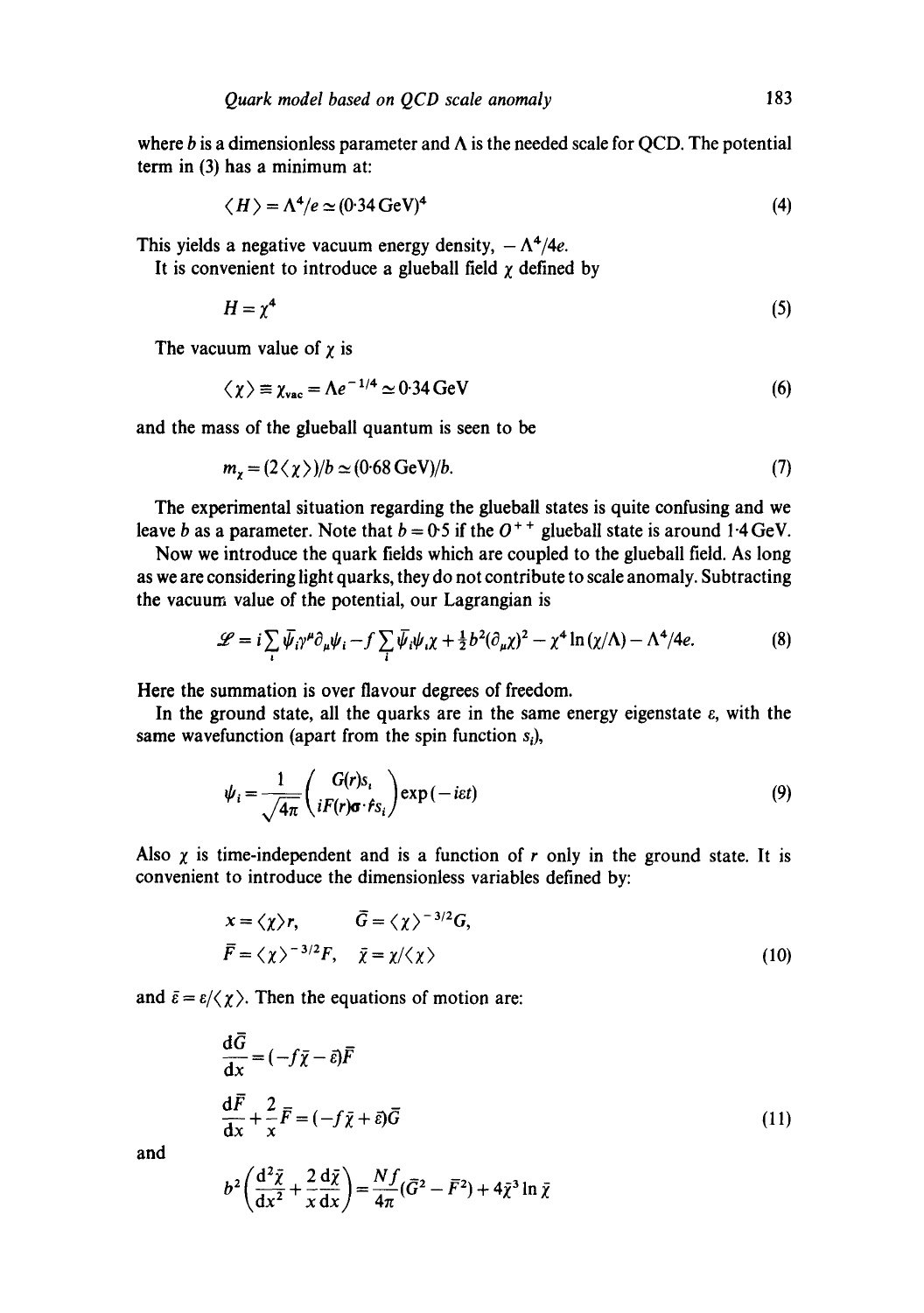for the ground state with  $N$  quarks. The normalization condition is:

$$
\int_0^\infty (\bar{G}^2 + \bar{F}^2) x^2 dx = 1.
$$
 (12)

The ground state energy of N-quark state is given by:

$$
E = N\varepsilon + \int d^3x \left[ \frac{b^2}{2} (\nabla \chi)^2 + \chi^4 \ln(\chi/\Lambda) + \Lambda^4/4e \right]
$$
  
=  $\langle \chi \rangle \left[ N\bar{\varepsilon} + 4\pi \int_0^\infty x^2 dx \left( \frac{b^2}{2} \left( \frac{d\bar{\chi}}{dx} \right)^2 + \bar{\chi}^4 (\ln \bar{\chi} - \frac{1}{4}) + \frac{1}{4} \right) \right].$  (13)

Note that the minimization of energy with respect to the variation of the functional form of  $\gamma$  is equivalent to solving the equation of motion. If localized solutions to (11) exist, hadrons can be considered as bubbles of higher energy density (with respect to the vacuum) or 'solitonic bags'; they are composed of quarks held together by the glueball field. Note that the solitons are nontopological and their quantum numbers are the same as those of the N-quark systems they are made of.

### **3. Approximation scheme**

As equations (11) are very difficult to solve even numerically, we have to make some reasonable approximations. For the variational calculation of the minimum of the total energy E in (13) we have to make a suitable ansatz for  $\chi$  depending on some parameters. The quark eigen energy  $\varepsilon$  and the contribution to the energy from the glueball field can be calculated for fixed values of these parameters. The minimum of the total energy with respect to the variation of these parameters gives the soliton energy. Anticipating the fact that the minima exist and that the quark wavefunctions fall rapidly to zero outside some finite region (the bag), it is obvious that  $\chi$  can differ appreciably from its vacuum value only inside this region, in the ground state. We assume that  $\chi$  varies linearly inside the bag and is constant outside it where its value is equal to its vacuum value,  $\Lambda \bar{e}^{1/4}$ . Apart from simplicity, it should be mentioned that the solutions for  $\gamma$  found in the modified Skyrme model mentioned earlier are nearly linear. Also, in a nonperturbative treatment of QCD it has been claimed that the gluon and quark condensates lead to a linear confining potential (Namyslowski 1987). The linear form for  $\gamma$  involves two parameters namely the size of the region and the slope.

Depending on its slope  $\bar{\chi}$  has the form shown in figures 1a and 1b which we will refer to as case I and case II respectively. The nature of approximation for calculating  $\bar{\varepsilon}$  is different for cases I and II.

# CASE I

In this case, we have:

$$
\bar{\chi}(x) = 0, \qquad x < \xi - \eta,
$$
  
\n
$$
\bar{\chi}(x) = \frac{1}{\eta} [x - (\xi - \eta)], \quad \xi - \eta < x < \xi,
$$
  
\n
$$
\bar{\chi}(x) = 1, \qquad x > \xi.
$$
\n(14)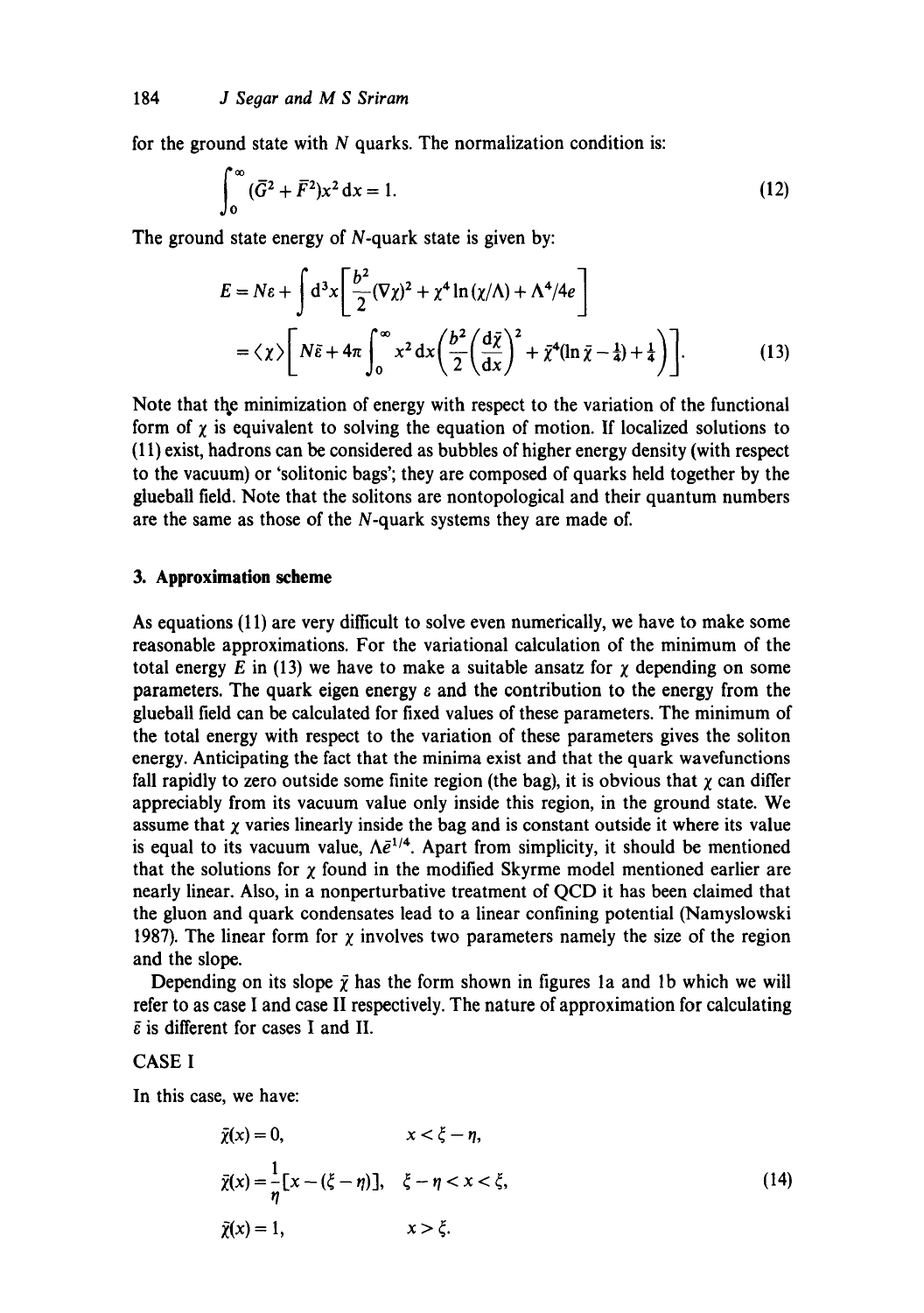

**Figure 1.** Assumed form of  $\bar{\chi}(x)$ . **a**. Case I:  $\zeta > \eta$ . **b**. Case II:  $\zeta < \eta$ 



Figure 2. Solid and dotted lines correspond to  $\tilde{\chi}(x)$  and  $\bar{\chi}_0(x)$  respectively. When  $x > \xi$ ,  $\bar{\chi}(x) = \bar{\chi}_0(x) = 1.$ 

Let  $\bar{\varepsilon}$  and  $\psi$  be the eigenvalue and the normalized wavefunction corresponding to this potential. Consider the step function potential

$$
\bar{\chi}_0(x) = 0, \quad x < \xi',
$$
\n
$$
= 1, \quad x > \xi', \tag{15}
$$

where  $\zeta' = \zeta - \eta/2$ .  $\bar{\chi}(x)$  and  $\bar{\chi}_0(x)$  differ from each other in the region  $\zeta - \eta < x < \zeta$ as shown in figure 2.

Intuitively one expects that the eigenvalues corresponding to  $\bar{\chi}(x)$  and  $\bar{\chi}_0(x)$  are nearly equal (if  $\eta \ll \xi$  this is obviously true). Now it is easy to calculate the eigenvalue  $\bar{\epsilon}_0$  and the normalized wavefunction  $\psi_0$  for the step function potential  $\bar{\chi}_0(x)$ . Then in the first order in perturbation theory  $({\bar \chi}(x) - {\bar \chi}_0(x))$  is the perturbed potential),

$$
\bar{\varepsilon} \approx \bar{\varepsilon}_0 + f \int \bar{\psi}_0 \psi_0(\bar{\chi}(x) - \bar{\chi}_0(x)) 4\pi x^2 dx
$$
  
=  $\bar{\varepsilon}_0 + f \int (\bar{G}_0^2 - \bar{F}_0^2)(\bar{\chi}(x) - \bar{\chi}_0(x)) x^2 dx$  (16)

and

$$
\psi \approx \psi_0 = \frac{1}{\sqrt{4\pi}} \left( \frac{\bar{G}_0 s}{i \bar{F} \sigma \cdot \hat{r}_S} \right).
$$

This approximation makes sense only if  $\bar{\varepsilon}$  and  $\bar{\varepsilon}_0$  are close to each other. Later we will find that this is indeed so.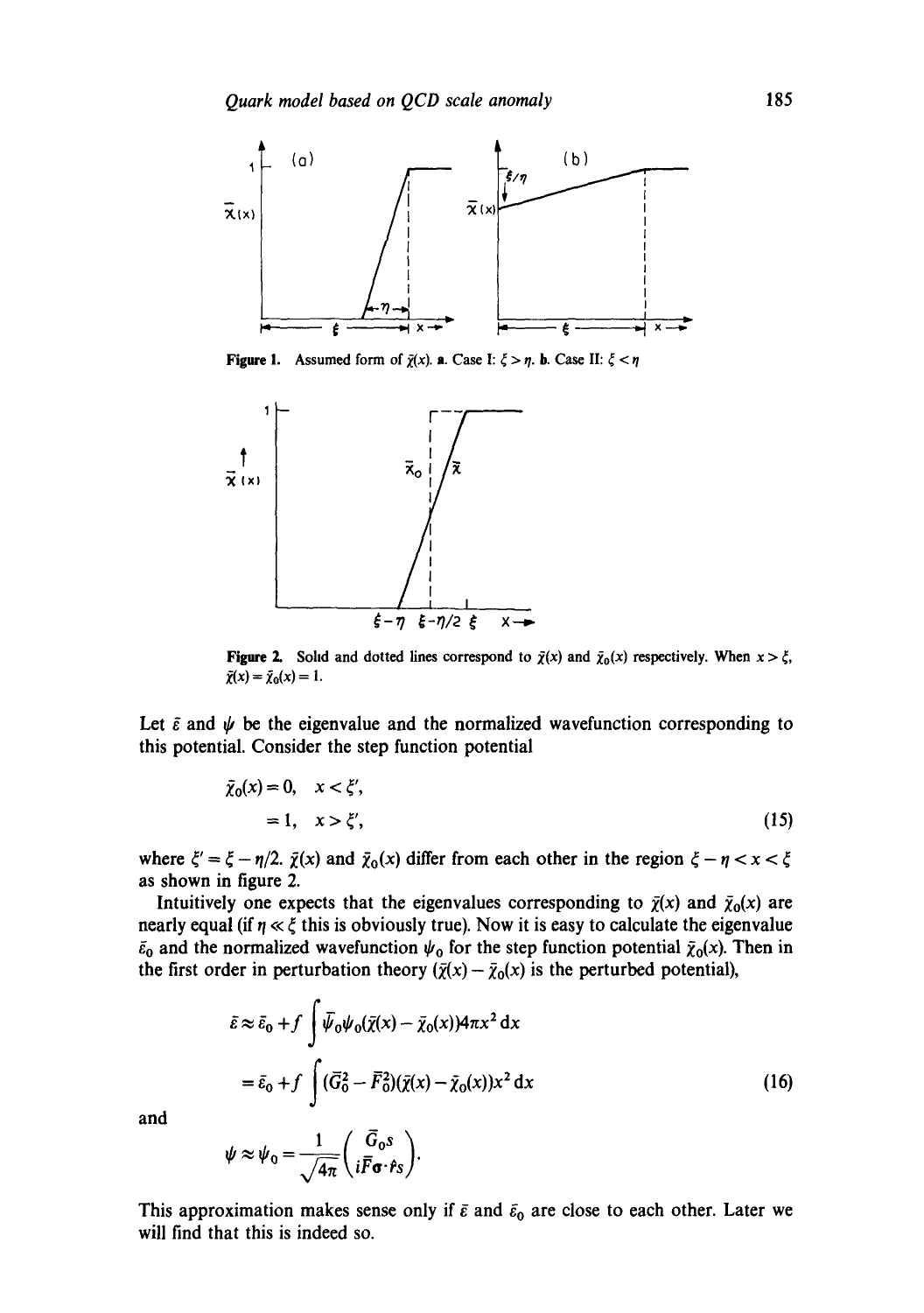It is convenient to define

$$
\tilde{\varepsilon} = \bar{\varepsilon}_0 / f \quad \text{and} \quad \zeta = f \, \xi'.
$$

For the step function potential  $\bar{\chi}_0(x)$ ,  $\tilde{\epsilon}$  is the solution of the transcendental equation,

$$
\frac{1}{\tilde{\varepsilon}\zeta} - \cot(\tilde{\varepsilon}\zeta) = \left(\frac{1-\tilde{\varepsilon}}{1+\tilde{\varepsilon}}\right)^{\frac{1}{2}} + \frac{1}{(1+\tilde{\varepsilon})\zeta}.
$$
\n(18)

We find that the following fit for  $\tilde{\varepsilon}$  is quite adequate:

$$
\tilde{c}(\zeta) = (2.042/\zeta) - (0.96/\zeta^2). \tag{19}
$$

 $\bar{G}_0(x)$  and  $\bar{F}_0(x)$  are given by the expressions:

$$
\overline{G}_0 = Af^{1/2} \left[ \sin(f \tilde{\epsilon} x) / x \right], \qquad x < \xi' \qquad \text{(20a)}
$$
\n
$$
\overline{F}_0 = -\frac{Af^{1/2}}{x} \left( \cos(f \tilde{\epsilon} x) - \frac{\sin(f \tilde{\epsilon} x)}{f \tilde{\epsilon} x} \right)
$$

and

$$
\bar{G}_0(x) = Cf^{1/2} \exp\left[-f(1-\tilde{\varepsilon}^2)^{\frac{1}{2}}x\right] \qquad \qquad x > \xi'
$$
\n(20b)  
\n
$$
\bar{F}_0(x) = \frac{Cf^{1/2}}{x(1+\tilde{\varepsilon})} \left[\frac{1}{fx} + (1-\tilde{\varepsilon}^2)^{1/2}\right] \exp\left[-f(1-\tilde{\varepsilon}^2)^{\frac{1}{2}}x\right],
$$

where

$$
A = \left[ \zeta + \sin^2 \tilde{\varepsilon} \zeta \left\{ \frac{1}{(1+\tilde{\varepsilon})(1-\tilde{\varepsilon}^2)^{1/2}} + \frac{1}{(1+\tilde{\varepsilon}^2)\zeta} - \frac{1}{\tilde{\varepsilon}^2 \zeta} \right\} \right]^{-1/2}
$$
(21)

and  $C = A \sin{\tilde{\varepsilon}} \zeta \exp[(1 - {\tilde{\varepsilon}}^2)^2 \zeta]$ . By knowing  $\tilde{\varepsilon}_0$ ,  $G_0(x)$ ,  $F_0(x)$  and  $\chi(x) - \chi_0(x)$ , we calculate  $\bar{\varepsilon}$ , which we write as  $\bar{\varepsilon}(f, \xi, \eta)$ , using (16). After a straightforward but tedious calculation, we find

$$
\bar{\varepsilon}(f, \xi, \eta) \simeq f \tilde{\varepsilon}(\zeta) + \frac{A^2}{\eta} \left[ -\frac{f\eta}{4\tilde{\varepsilon}} \sin(2\tilde{\varepsilon}\zeta) - \frac{1}{4\tilde{\varepsilon}^2} \{\cos(2\tilde{\varepsilon}\zeta) - \cos(2f\tilde{\varepsilon}(\xi - \eta)) \} + \frac{f\eta \sin^2 \tilde{\varepsilon}\zeta}{2} + \frac{1}{2\tilde{\varepsilon}^2} \int_{f(\xi - \eta)}^{\zeta} \frac{(\cos 2\tilde{\varepsilon}x - 1)}{x} dx
$$
  
+  $\sin^2 \tilde{\varepsilon}\zeta \left\{ \frac{-f\eta \tilde{\varepsilon}}{2(1 + \tilde{\varepsilon})(1 - \tilde{\varepsilon})^{1/2}} + \frac{\tilde{\varepsilon}}{2(1 + \tilde{\varepsilon})(1 - \tilde{\varepsilon}^2)^{1/2} + 2(1 + \tilde{\varepsilon})(1 - \tilde{\varepsilon}^2)} + \frac{f\eta}{2(1 + \tilde{\varepsilon})^2} - \frac{\tilde{\varepsilon} \exp\left[-\int (1 - \tilde{\varepsilon}^2)^{1/2} \eta\right]}{2(1 + \tilde{\varepsilon})(1 - \tilde{\varepsilon})} - \frac{\exp\left[2(1 - \tilde{\varepsilon}^2)^{1/2}\zeta\right]}{(1 + \tilde{\varepsilon})^2} + \frac{f^{\frac{1}{\tilde{\varepsilon}}}}{2} \left[ \frac{\exp\left[-2(1 - \tilde{\varepsilon}^2)^{1/2}x\right]}{x} dx \right\} \right].$  (22)

The contribution of the glueball kinetic and potential energies (in units of  $\langle \chi \rangle$ ) is given by the expression:

$$
E_{\tilde{\chi}} = \int_0^\infty \left[ \frac{b^2}{2} \left( \frac{\mathrm{d}\bar{\chi}}{\mathrm{d}x} \right)^2 + \bar{\chi}^4 (\ln \bar{\chi} - \frac{1}{4}) + \frac{1}{4} \right] 4\pi x^2 \,\mathrm{d}x. \tag{23}
$$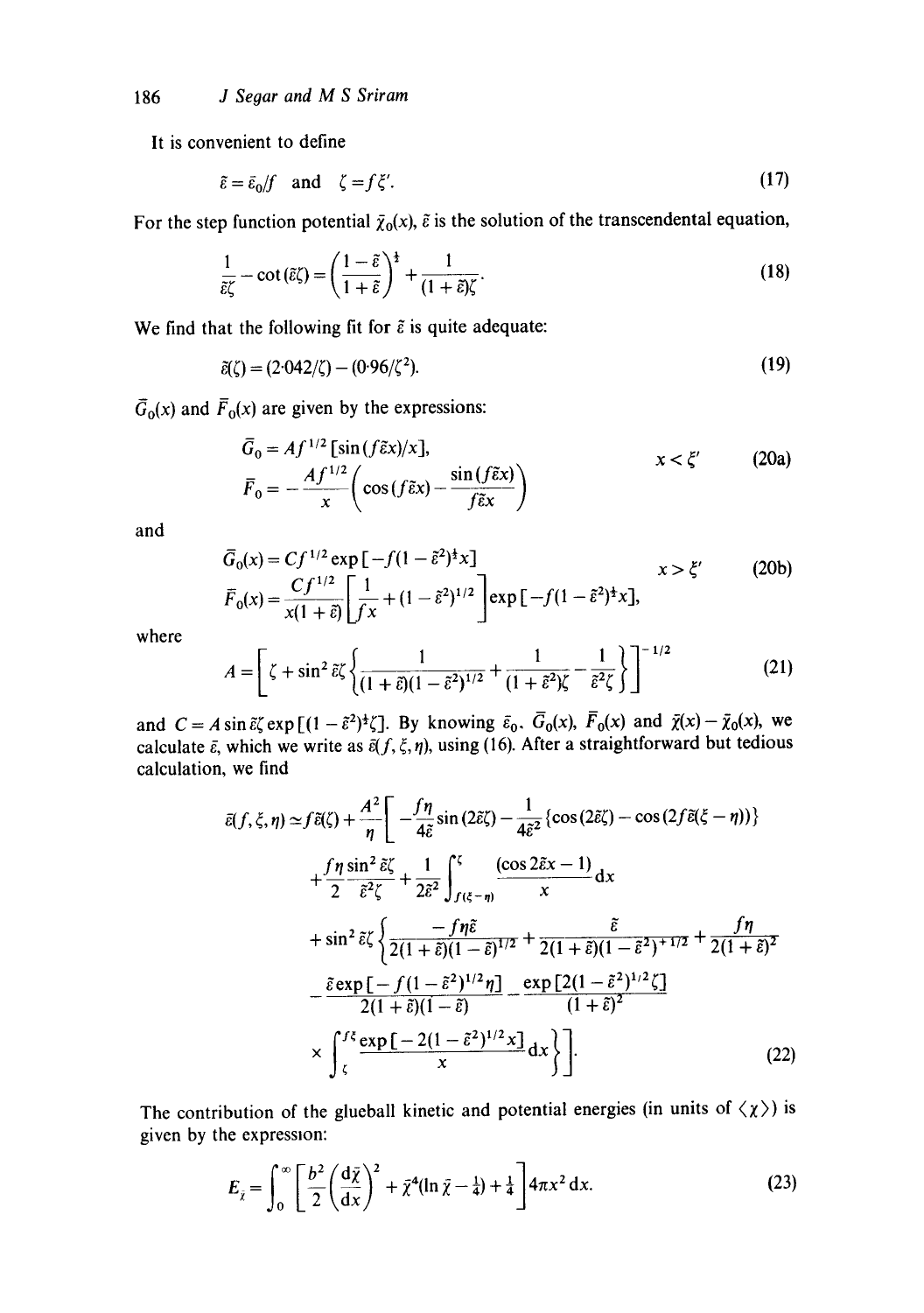Corresponding to case I, with  $\bar{\chi}(x)$  described in (14) we have:

$$
E_{\tilde{\chi}}^{(1)}(\xi,\eta) = 4\pi \left[ \frac{b^2}{6\eta^2} \left\{ \xi^3 - (\xi - \eta)^3 \right\} + \frac{1}{12} \xi^3 - \frac{11}{196} \eta^3 - \frac{5}{36} \eta^2 (\xi - \eta) - \frac{9}{100} \eta (\xi - \eta)^2 \right].
$$
 (24)

Then the total energy which we write as  $E^{(1)}(f, \xi, \eta)$  for an N-quark bound state is given by:

$$
E^{(I)}(f,\xi,\eta) = \langle \chi \rangle \left[ N \bar{\varepsilon}(f,\zeta,\eta) + E_{\bar{\chi}}^{(I)}(\xi,\eta) \right]. \tag{25}
$$

This has to be minimized with respect to variation of  $\xi$  and  $\eta$  to find the soliton energy.

For the range of values of  $\xi$  and  $\eta$  of interest to us, we find that  $\bar{\varepsilon}$  and  $\bar{\varepsilon}_0$  differ by  $\approx$  3% for  $f \approx$  2.5. The difference increases with f and is  $\approx$  6-17% for f = 6. The soliton energies found using  $\bar{\varepsilon}$  and  $\bar{\varepsilon}_0$  also differ by nearly the same amounts. Considering the fact that our model is very incomplete and that most of the phenomenological models predict hadronic parameters which differ from the actual values by  $\sim 20\%$ the approximations we have made are adequate.

# CASE II

In this case corresponding to figure 1b we have

$$
\bar{\chi}(x) = \frac{1}{\eta} [x - (\xi - \eta)], \quad x < \xi,
$$
  
\n
$$
\bar{\chi}(x) = 1 \qquad x > \xi,
$$
\n(26)

with  $\xi < \eta$ . The expression for the quark Hamiltonian H (in units of  $\langle \chi \rangle$ ) is:

$$
H = \alpha \cdot \mathbf{p} + \beta f \bar{\chi}(x) \tag{27}
$$

which we write as

$$
H = \alpha \cdot \mathbf{p} + \beta f + \beta V, \tag{28}
$$

where  $V = f(\bar{y}(x) - 1)$ .

This corresponds to the Hamiltonian for a spin- $\frac{1}{2}$  particle with mass f moving in a potential  $V$ . It is difficult to find the eigenvalues of  $H$  even approximately as it involves both even and odd operators. When the potential is small compared to the mass  $f$ , one can apply Foldy-Wouthuysen transformation {see for example Bjorken and Drell 1964) on the Hamiltonian such that it contains only even operators up to some order in  $1/f$ . Then it is easier to find the eigenvalues of the Hamiltonian. In our case, this procedure is perfectly justified when  $\xi \ll \eta$  as  $V \ll f$  for all values of x. However even in an extreme case when  $\xi = \eta$ , the average value of V is  $\approx 0.5f$  in the region  $0 < x < \xi$ . Hence the procedure seems to be justified for finding the approximate value of eigenenergy. We find that when we work to higher orders in *l/f,* the eigenenergy seems to converge for positive energy solutions. The transformed Hamlltonian which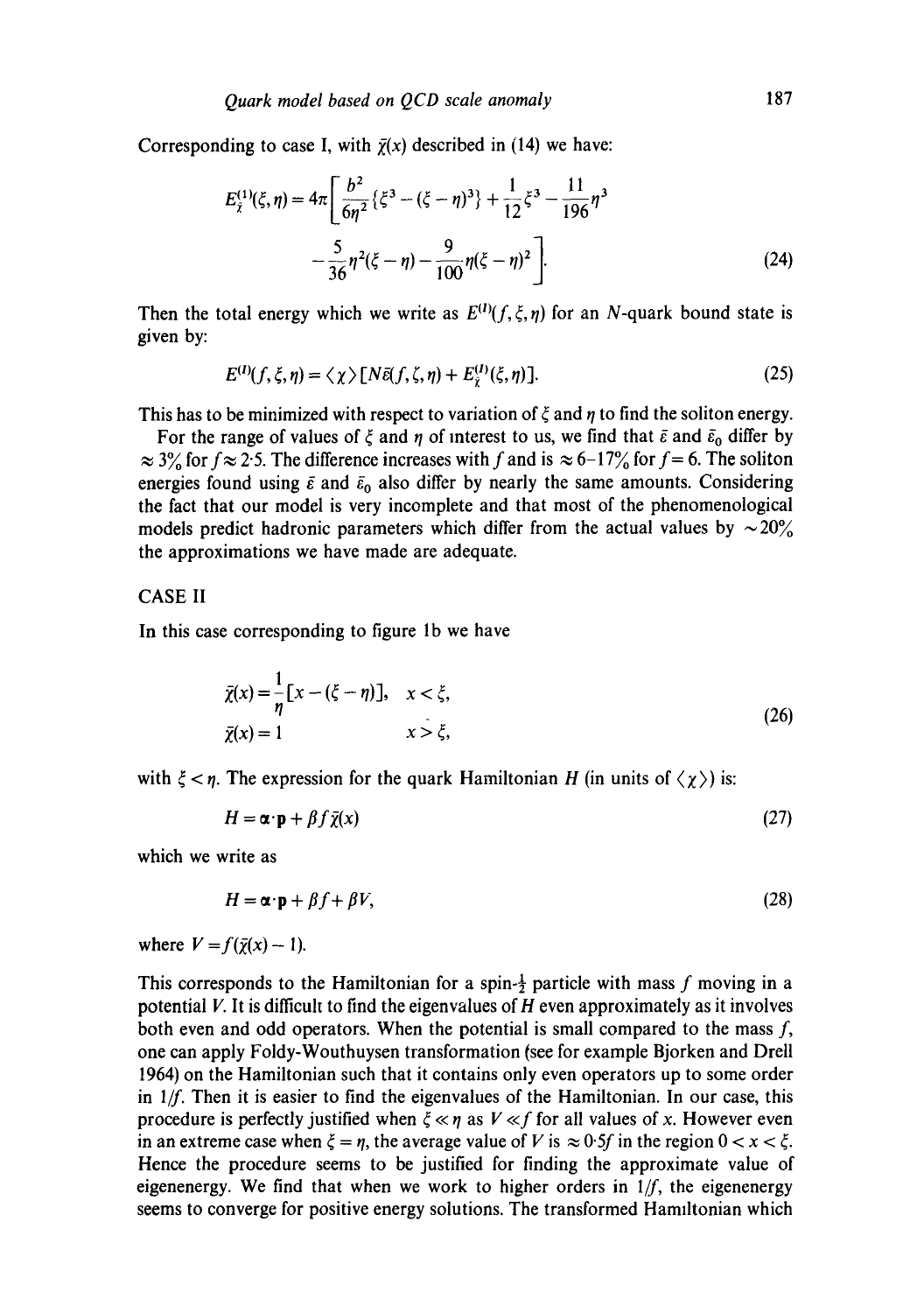is correct to  $o(1/f^3)$  is:

$$
H_{fw} = f + \frac{1}{2f}O^2 - \frac{1}{8f^3}O^4 + V - \frac{1}{8f^2}(O^2 + 2OVO + VO^2)
$$
  
+ 
$$
\frac{1}{8f^3}\{O, V\}^2 + O(1/f^4),
$$
 (29)

where  $\mathbf{O} = \alpha \cdot \mathbf{p}$ .

We find the eigenvalue of this Hamiltonian by variational method. We assume an exponential trial wavefunction (normalized),

$$
\psi = \left(\frac{\lambda^3}{\xi^3 \pi}\right)^{1/2} \exp\left(-\lambda x/\xi\right),\tag{30}
$$

where  $\lambda$  is the variational parameter. Then,

$$
\langle \psi | H_{f\mathbf{w}} | \psi \rangle = f + \frac{1}{2} \frac{f\xi}{\eta} \left[ \frac{3\eta}{4f^4\xi^5} \lambda^4 + \left( \frac{\eta}{\xi^3 f^2} + \frac{1}{f^2 \xi^2} + \frac{1}{f^2 \xi \eta} \right) \lambda^2 - \left( \frac{1}{f^2 \xi^2} + \frac{2}{f^2 \xi \eta} \right) + \frac{3}{\lambda} - 2 - \frac{7}{4f^2 \xi \eta} + \exp(-2\lambda) \left\{ -2\lambda - 4 - \frac{3}{\lambda} + \frac{1}{f^2 \xi^2} (\lambda^3 + \lambda^2 + \lambda) - \frac{1}{4f^2 \xi \eta} (2\lambda^2 + 3\lambda + 7) \right\} \right].
$$
 (31)

The quark eigenenergy  $\bar{\varepsilon}(f, \xi, \eta)$  is the minimum of this when  $\lambda$  is varied:

$$
\bar{\epsilon}(f,\xi,\eta) = \langle \psi | H_{f\mathbf{w}} | \psi \rangle_{\text{min}}.\tag{32}
$$

With  $\bar{\chi}(x)$  given by (26), the glueball part of the energy (in units of  $\langle \chi \rangle$ ) is given by the expression:

$$
E_{\tilde{\chi}}^{(II)}(\xi,\eta) = 4 \left[ \frac{b^2 \xi^3}{6\eta^2} + \frac{\xi^3}{12} + \frac{1}{\eta^4} \left\{ -\frac{11\eta^7}{196} - \frac{5\eta^6}{36} (\xi - \eta) - \frac{9\eta^5}{100} - (\xi - \eta)^2 - 0.0007233 (\xi - \eta)^7 + \frac{(\xi - \eta)^7}{105} \ln \left( \frac{\eta - \xi}{\eta} \right) \right].
$$
 (33)

Then the total energy for case II is given by:

$$
E^{(II)}(f,\xi,\eta) = \langle \chi \rangle [N\bar{\epsilon}(f,\xi,\eta) + E_{\bar{\chi}}^{(II)}(\xi,\eta)]. \tag{34}
$$

# **4. Soliton solutions**

We compute the energy for various values of  $\xi$  and  $\eta$ , and locate its minimum for various values of  $f$  and  $b$ . This minimum corresponds to the soliton solution. We have not found any soliton solution corresponding to case II discussed above.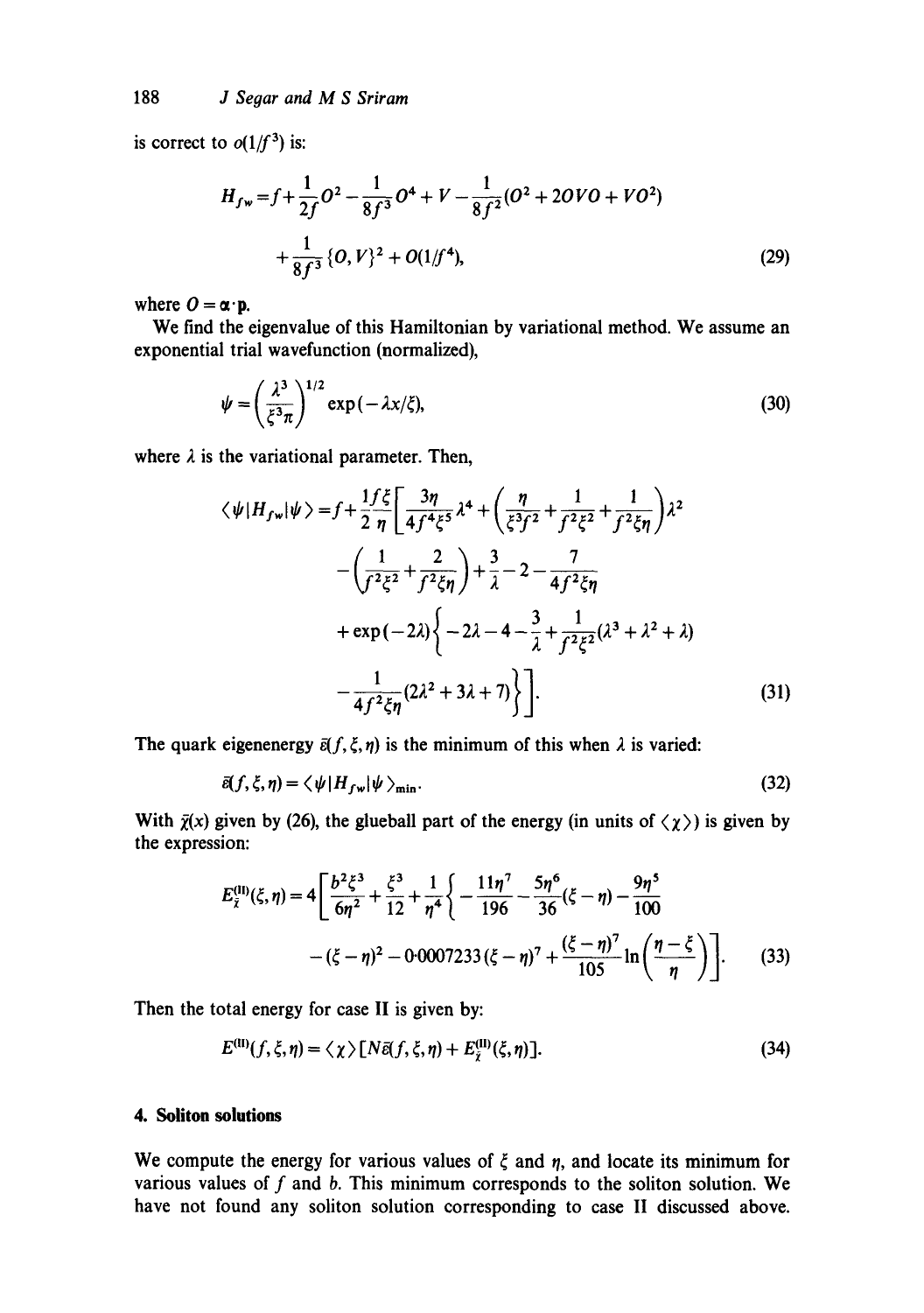| ſ       | b    | ξ       | η        | $E_{\tilde{z}}$<br>Glueball<br>energy | $\tilde{\varepsilon}$<br>Quark<br>eigenenergy | $E = Ej + 2\bar{\varepsilon}$<br>Total<br>energy |
|---------|------|---------|----------|---------------------------------------|-----------------------------------------------|--------------------------------------------------|
| 2.5     | 0.25 |         |          |                                       |                                               |                                                  |
| 25      | 033  |         |          |                                       |                                               |                                                  |
| 2.5     | 0.5  |         |          |                                       |                                               |                                                  |
| 25      | 0.75 |         |          |                                       |                                               |                                                  |
| $3-0$   | 0.25 | $1-1$   | 0.55     | 1.30                                  | 2.08                                          | 5.46                                             |
| $3-0$   | 0.33 | 11      | 066      | 1.38                                  | 2.21                                          | 580                                              |
| 30      | 0.5  | $1-1$   | 0.88     | 1.46                                  | $2-48$                                        | $6-42$                                           |
| $3 - 0$ | 0.75 |         |          |                                       |                                               |                                                  |
| $4 - 0$ | 0.25 | $1 - 1$ | 0.44     | 1.60                                  | 209                                           | 5.78                                             |
| 4.0     | 0.33 | $1-1$   | 0.55     | 1.69                                  | 2.24                                          | 6.17                                             |
| 40      | 0.5  | $1-2$   | 0.84     | $2 - 07$                              | $2 - 46$                                      | 6.99                                             |
| 40      | 0.75 | $1-1$   | 0.99     | 2.10                                  | 301                                           | 8.12                                             |
| $5-0$   | 0.25 | $1-1$   | $0 - 44$ | 1.60                                  | $2 - 18$                                      | 5.96                                             |
| 5.0     | 0.33 | $1-1$   | 0.55     | 1.69                                  | 2.36                                          | $6-41$                                           |
| $5-0$   | 0.5  | $1-2$   | 0.84     | $2 - 07$                              | $2 - 63$                                      | 7.33                                             |
| $5-0$   | 0.75 | 1·1     | 0.88     | 2.58                                  | $3 - 05$                                      | $8 - 68$                                         |
| 60      | 0.25 | $1-1$   | $0 - 44$ | 160                                   | 2.25                                          | $6 - 10$                                         |
| 6.0     | 0.33 | $1-2$   | 0.6      | $2 - 01$                              | 2.29                                          | 6.59                                             |
| 60      | 05   | $1-1$   | 0.66     | 221                                   | $2 - 69$                                      | 7.59                                             |
| 60      | 0.75 | $1-2$   | 0.96     | 2.93                                  | $3 - 07$                                      | 9.07                                             |

**Table 1. Soliton solutions for a two-quark bound state. All energies are** m **units of**  $\langle \chi \rangle$ 

Corresponding to case I we have soliton solutions (both for  $N = 2$  and  $N = 3$ ) for f greater than  $\approx$  2.5. Tables 1 and 2 given the details of the solutions for  $f = 2.5$ , 3, 4, **5 and 6 and b = 0.25, 0.33, 0.5 and 0.75.** 

# **5. Static properties of the nucleon**

#### *5.1 Nucleon masses*

**We have to consider the centre of mass motion of the quarks before we calculate the mass of the hadron. The hadron energy E and mass M are related through the relation:** 

$$
E = (\mathbf{P}^2 + M^2)^{1/2}.
$$
 (35)

**Here P is the total momentum associated with the motion of the quarks:** 

$$
\mathbf{P} = \sum_{i=1}^{N} \mathbf{p}_i, \tag{36}
$$

where  $p_i$  are the momenta of the individual quarks. We replace  $P^2$  by its expectation **value in (35). As the motion of the quarks are uncorrelated,** 

$$
\langle P^2 \rangle = N \langle p^2 \rangle. \tag{37}
$$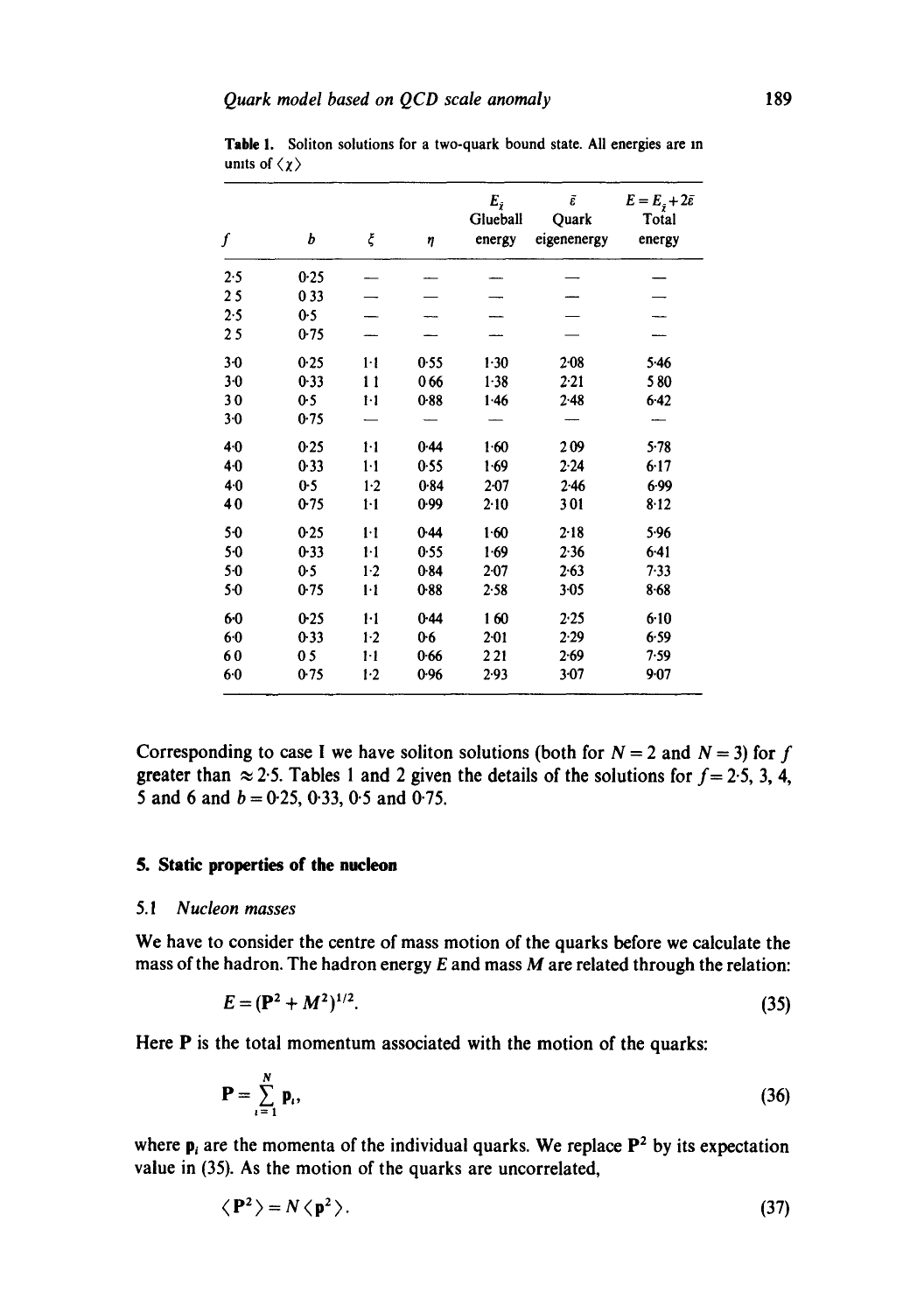| f       | b              | ξ     | η        | $E_{\tilde{\chi}}$<br>Glueball<br>energy | $\bar{\varepsilon}$<br>Quark<br>eigenenergy | $E = E_{\tilde{\chi}} + 3\bar{\varepsilon}$<br>Total<br>energy |
|---------|----------------|-------|----------|------------------------------------------|---------------------------------------------|----------------------------------------------------------------|
| 2.5     | 0.25           | $1-2$ | 0.60     | 1.59                                     | 185                                         | 7.14                                                           |
| 2.5     | 033            | $1-2$ | 072      | 1.65                                     | 195                                         | 7.50                                                           |
| 2.5     | 0.5            | 1.2   | 096      | $1-71$                                   | 217                                         | 8.22                                                           |
| 2.5     | 0.75           |       |          |                                          |                                             |                                                                |
| $3-0$   | 0.25           | $1-2$ | 0.48     | 1.93                                     | 1.83                                        | 742                                                            |
| $3-0$   | 033            | $1-2$ | $0 - 60$ | $2 - 01$                                 | 1.95                                        | 7.86                                                           |
| $3-0$   | 05             | 1.2   | 0.84     | 2.07                                     | 2.22                                        | 8.73                                                           |
| $3-0$   | 0.75           |       |          |                                          |                                             |                                                                |
| 4.0     | 0.25           | $1-2$ | 0.48     | 1.93                                     | 1.95                                        | 7.78                                                           |
| 4.0     | $0-33$         | $1-3$ | 065      | 2.38                                     | 1.97                                        | 8.29                                                           |
| 40      | 0 <sub>5</sub> | 12    | 0.72     | 2.56                                     | 2.27                                        | 937                                                            |
| 4.0     | 0.75           | 13    | 1.04     | 3.31                                     | 2.53                                        | 10.90                                                          |
| $5-0$   | 0.25           | 1.3   | 0.52     | 231                                      | 1.90                                        | $8 - 01$                                                       |
| $5-0$   | 0.33           | 1.3   | 0.65     | 2.38                                     | 207                                         | 8.59                                                           |
| 5.0     | 0.5            | 1.3   | 0.78     | 295                                      | 2.26                                        | 9.73                                                           |
| $5-0$   | 0.75           | $1-3$ | 1.04     | 331                                      | 2.73                                        | 1150                                                           |
| 60      | 0.25           | 13    | 0.52     | 2.31                                     | 1.95                                        | 816                                                            |
| $6-0$   | 0.33           | $1-2$ | 048      | 2.53                                     | 2.09                                        | $8 - 80$                                                       |
| $6 - 0$ | 0.5            | 1.3   | 0.78     | 2.93                                     | 2.37                                        | 10-06                                                          |
| $6-0$   | 0.75           | 1.3   | 0.91     | 4.09                                     | $2 - 62$                                    | $11-95$                                                        |

**Table 2. Soliton solutions for a three-quark bound state All energies are** m **units of**  $\langle \chi \rangle$ 

**Using the components of the wavefunction given in (20), we obtain** 

$$
\mathbf{p}^2 = f^2 \left[ \tilde{\varepsilon}^2 - \frac{A^2 \sin^2 \tilde{\varepsilon} \zeta}{(1+\tilde{\varepsilon})^2} \left\{ \frac{1+\tilde{\varepsilon}}{(1-\tilde{\varepsilon}^2)^{1/2}} + \frac{1}{\zeta} \right\} \right].
$$
 (38)

**M can be calculated with the aid of equations (35), (37) and (38). Later we find that the correction due to the centre of mass motion is quite small.** 

# **5.2** *Proton charge radius*

**The mean square radius of the charge distribution ofa hadron is given by the expression** 

$$
\langle r^2 \rangle = \sum_i Q_i \int \psi_i^{\dagger} r^2 \psi_i \, \mathrm{d}^3 x,\tag{39}
$$

where  $Q_i$  refers to the charge of the *i*th quark. As all the quarks have the same spatial **wavefunction,** 

$$
\langle r^2 \rangle = \int \psi^{\dagger} \psi r^2 d^3 x,
$$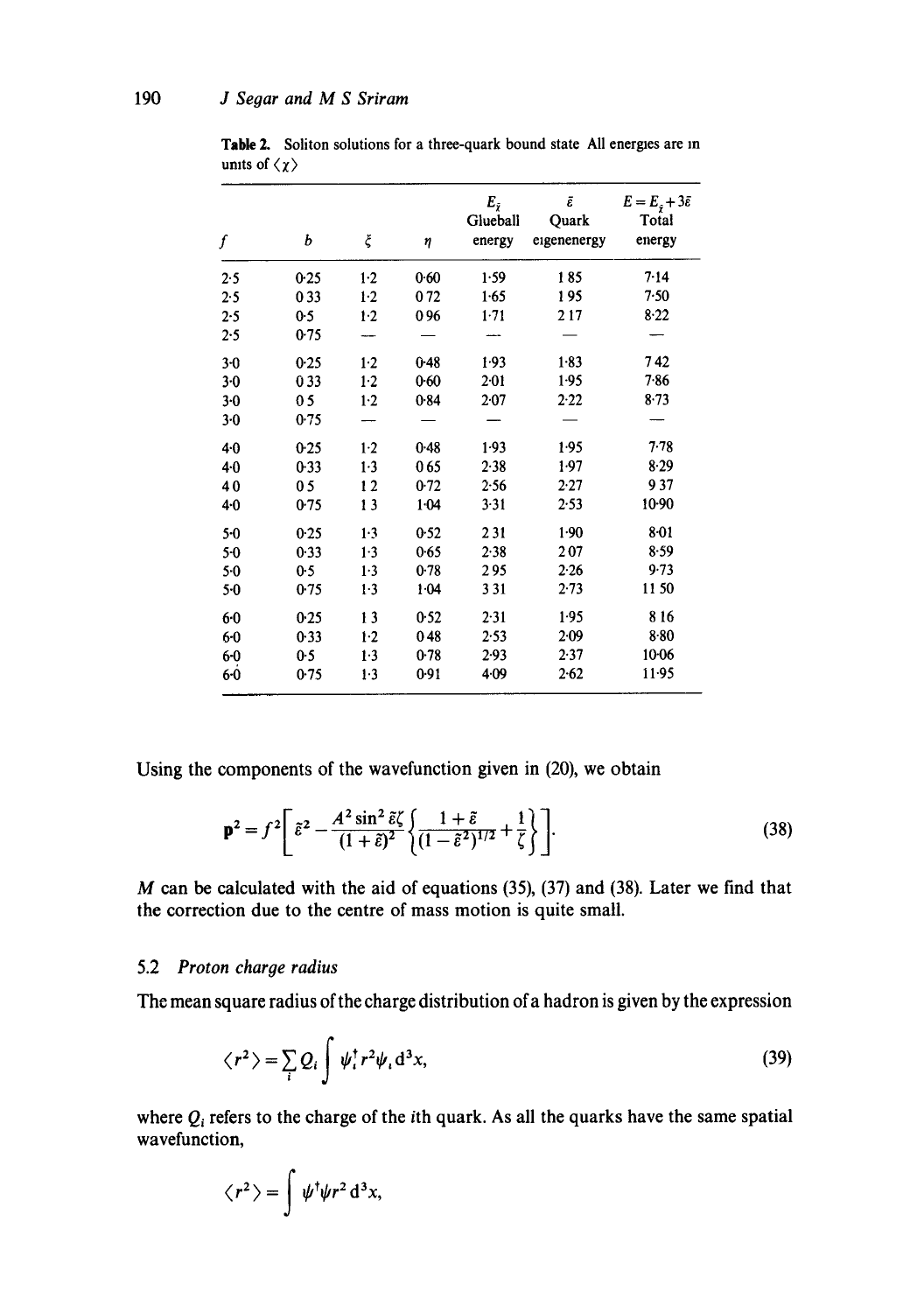for a proton. Using the wavefunction already obtained,

$$
\langle x^2 \rangle = \frac{A^2}{f^2} \left[ \frac{\zeta^3}{3} + \frac{\zeta}{\tilde{\epsilon}} \cos^2 \tilde{\epsilon} \zeta - \frac{\sin (2\tilde{\epsilon}\zeta)}{2\tilde{\epsilon}^3} + \frac{\sin^2 \tilde{\epsilon} \zeta}{(1+\tilde{\epsilon})^2} \left\{ (1+\tilde{\epsilon}) \left( \frac{\zeta^2}{(1-\tilde{\epsilon}^2)^{1/2}} + \frac{\zeta}{(1-\tilde{\epsilon}^2)} + \frac{1}{2(1-\tilde{\epsilon}^2)^{3/2}} \right) + \zeta + \frac{1}{(1-\tilde{\epsilon}^2)^{1/2}} \right\} \right]
$$
(40)

in terms of the scaled variables.

### 5.3 Magnetic moments

When the quark wavefunctions differ only in their spin-part, it can be shown (see for instance Lee 1981) that the proton magnetic moment  $\mu_p$  is given by:

$$
\mu_p = \frac{e}{2} \int \psi_{\uparrow}^{\dagger} (\mathbf{r} \times \alpha)_{Z} \psi_{\uparrow} d^3 x, \tag{41}
$$

where  $\uparrow$  indicates the spin-up wavefunctions. This is:

$$
\mu_p = \frac{e^2 A^2}{23 f} \left[ \frac{\zeta}{2\tilde{\epsilon}} \left( 1 + \frac{\cos 2\tilde{\epsilon}\zeta}{2} \right) - \frac{3 \sin 2\tilde{\epsilon}\zeta}{8 \tilde{\epsilon}^2} + \frac{\sin^2 \tilde{\epsilon}\zeta}{(1 + \tilde{\epsilon})} \left\{ \frac{3}{4} (1 - \tilde{\epsilon}^2)^{-1/2} + \frac{\zeta}{2} \right\} \right]
$$
(42)

in units of  $\langle \chi \rangle^{-1}$ . The neutron magnetic moment is related to  $\mu_p$  through the SU(6) relation:

$$
\mu_n = -\frac{2}{3}\mu_p. \tag{43}
$$

5.4  $g_A/g_V$ 

The ratio of the axial vector and vector coupling constants is defined through the relation:

$$
\frac{g_A}{g_V} = \frac{\langle p \uparrow | A_3^{1+i2} | n \uparrow \rangle}{\langle p \uparrow | V_0^{1+i2} | n \uparrow \rangle},\tag{44}
$$

where  $A^i_\mu$  and  $V^i_\mu$  are the axial vector and vector current operators. In the quark model this reduces to

$$
g_A/g_V = \frac{5}{3} \int \psi_1^{\dagger} \Sigma_3 \psi_1 \, \mathrm{d}^3 x. \tag{45}
$$

In our model

$$
g_A/g_V = \frac{5}{3} \left[ 1 - \frac{4}{3} \alpha \right],\tag{46a}
$$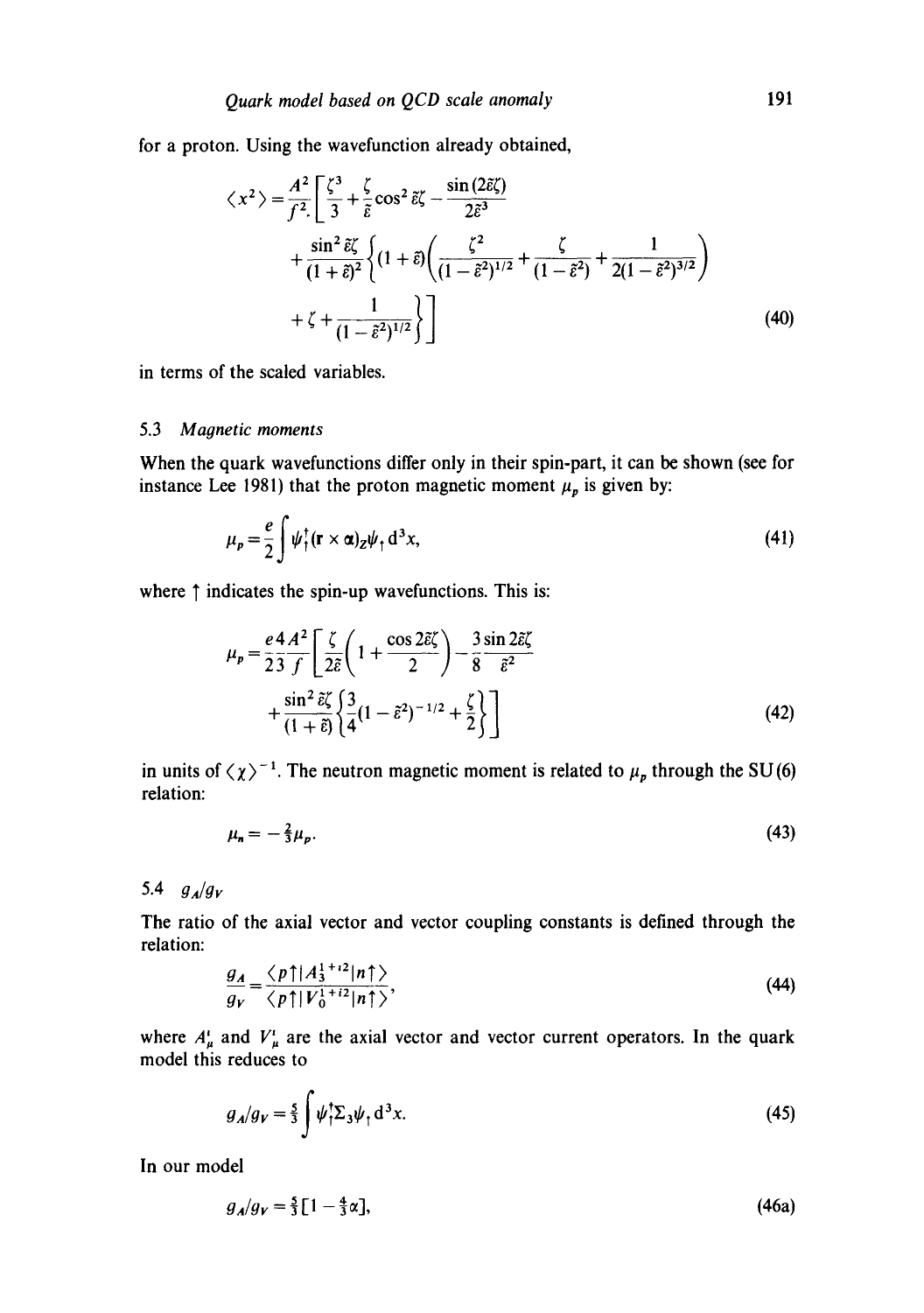**where** 

$$
\alpha = A^2 \left[ \frac{1}{2} \left( \zeta + \frac{\sin 2\tilde{\varepsilon} \zeta}{2\tilde{\varepsilon}} \right) - \frac{1}{\tilde{\varepsilon}^2 \zeta} \sin^2 \tilde{\varepsilon} \zeta + \frac{\sin^2 \tilde{\varepsilon} \zeta}{(1+\tilde{\varepsilon})^2} \left( \frac{(1-\tilde{\varepsilon}^2)^{\frac{1}{2}}}{2} + \frac{1}{\zeta} \right) \right].
$$
 (46b)

## **5.5** *Numerical results*

**The numerical values of the static parameters we obtain in our model are summarized in table 3. The nucleon mass comes out too large and is in the range of 2.4-4 GeV. (it should be remembered that the nucleon mass is not predicted unambiguously in**  any model). The proton charge radius  $0.37 - 0.54$  fm is low.  $\mu_n$  (in units of  $e/2m_n$  where  $m_p$  is the calculated value of the proton mass) and  $g_A/g_V$  are in reasonable agreement **with the experimental values. The numbers get progressively worse for higher values of f. It should be noted that our approximation scheme is on a better footing for smaller values of f.** 

| ſ     | b      | $M_{N}$<br>Nucleon mass<br>$(0.938 \text{ GeV})$ | r,<br>Proton charge<br>radius $(0.8 \text{ fm})$ | $\mu_{\rm p}$<br>Proton mag.<br>moment $(279)$ | $g_A/g_V$<br>(1.23) |
|-------|--------|--------------------------------------------------|--------------------------------------------------|------------------------------------------------|---------------------|
| 2.5   | 0.25   | 2.38                                             | 0.54                                             | 2.75                                           | 1 20                |
| 2.5   | 0.33   | 2.50                                             | 0.53                                             | $2 - 85$                                       | $1 - 21$            |
| 2.5   | 0.5    | $2 - 73$                                         | 0.53                                             | $3-0.5$                                        | 1.26                |
| 2.5   | 0.75   |                                                  |                                                  |                                                |                     |
| $3-0$ | 0.25   | 2.50                                             | 0.51                                             | 2.56                                           | $1 - 15$            |
| $3-0$ | 0.33   | 2.65                                             | $0-49$                                           | $2 - 65$                                       | 1.16                |
| $3-0$ | 0.5    | 2.92                                             | 0.46                                             | 2.83                                           | 1.19                |
| 3-0   | 0.75   |                                                  |                                                  |                                                |                     |
| 4.0   | 0.25   | 2.64                                             | 0.46                                             | 2.23                                           | $1-13$              |
| 40    | $0-33$ | $2 - 81$                                         | $0-47$                                           | 2.39                                           | $1 - 12$            |
| 40    | 0.5    | $3 - 18$                                         | 0.42                                             | 255                                            | 1.14                |
| 40    | 0.75   | 3.69                                             | 0.40                                             | $2-89$                                         | $1 - 15$            |
| $5-0$ | 0.25   | 2.72                                             | $0-47$                                           | 2.10                                           | 111                 |
| $5-0$ | 0.33   | 2.92                                             | 0.45                                             | 218                                            | $1 - 11$            |
| 5.0   | 0.5    | 3.30                                             | 0.42                                             | 2.39                                           | $1 - 12$            |
| $5-0$ | 0.75   | 3.91                                             | 0.37                                             | 265                                            | $1 - 13$            |
| 60    | 0.25   | 2.76                                             | 0.46                                             | 1.97                                           | $1 - 10$            |
| 60    | 0.33   | 2.99                                             | $0-43$                                           | $2 - 03$                                       | $1 - 11$            |
| 60    | 0.5    | $3-42$                                           | $0 - 41$                                         | 2.24                                           | $1 - 11$            |
| 60    | 0.75   | 4.06                                             | 0.39                                             | 2.56                                           | $1 - 11$            |

**Table 3. Static parameters of the nucleon. Experimental values are given in parantheses.** 

# **6. Discussion**

**We have considered a simple quark model where the only scale is the one associated with the gluon condensate field. In constructing the soliton solutions, we have made**  approximations at two stages: (i) we have used a simple linear variation for the glueball **field inside the bag and (ii) we have calculated the quark eigenenergy in an approximate**